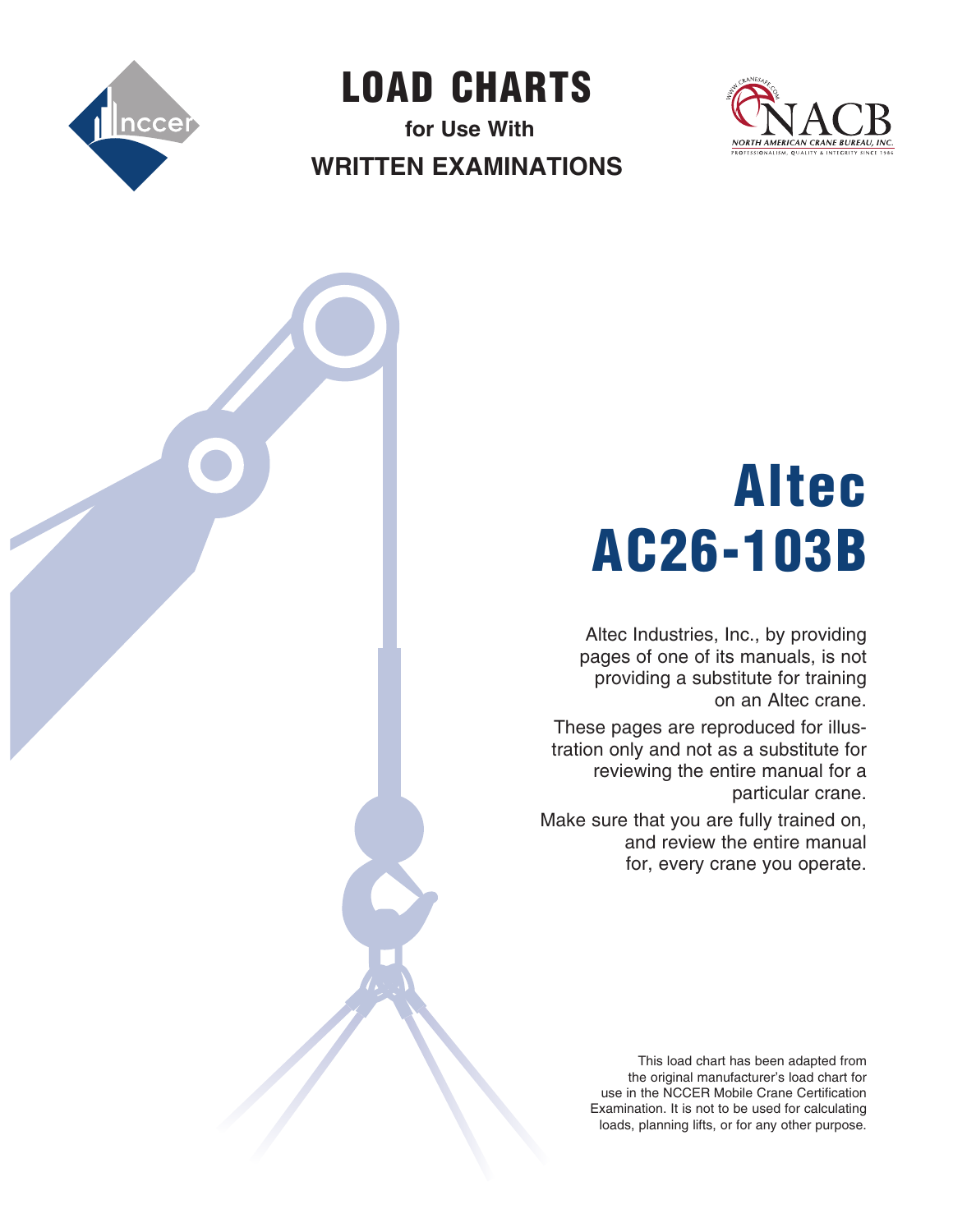# **FLAttec**

## **Altec AC26-103B Hydraulic Telescopic Crane**

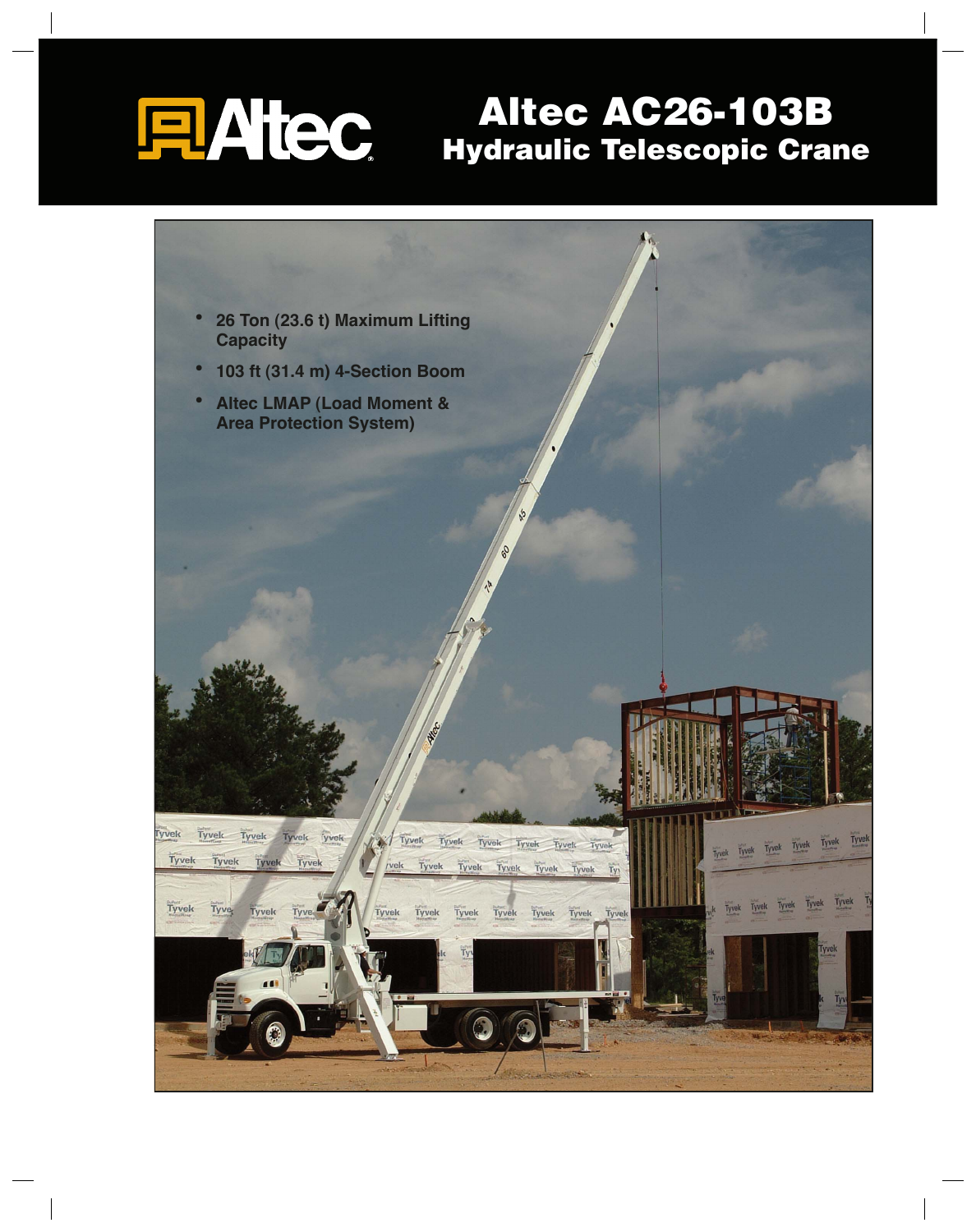

## **Altec AC26-103B Specifications**



*Altec LMAP System*

#### **RECOMMENDED FEATURES**

- Wheel Chocks
- Fall Protection System (with platform)
- Radio Remote Control (with platform)
- Outrigger Pads

#### **CRANE SPECIFICATIONS**

- $\bullet$  52,000 lb (23,588 kg) Maximum Lifting Capacity
- 103 ft (31.4 m) 4-Section Non-Insulated Boom
- 113 ft (34.4 m) Maximum Sheave Height
- Stowed Travel Height of 13.3 ft (4.0 m)
- Vehicle Travel Length of 38 ft (11.6 m)
- Outriggers; Main Pivot Beam; Auxiliary Out & Down
- Hydraulic Pilot-Operated Control System
- Life Cycle Tested for Reliability

#### **STANDARD SAFETY FEATURES**

- Altec LMAP (Load Moment & Area Protection) System
	- Rated Capacity Limitor
	- Displays Boom Length, Angle, Load on Hook, Percent of Rated Capacity
	- Electronic Working Area Definition
	- Operator Audible Alarm Set-Points for Boom Angle, Length and Rotational Position
- Outrigger Boom Interlock System
- Outrigger Motion Alarm
- Emergency Stop at Operator Controls
- Anti-Two Block Device

#### **OPTIONS**

- 2-Piece 44 ft (13.4 m) Jib, 26 ft (7.9 m) Retracted
- Load Hook/Winch Stow Switch
- 360° Capacities with Front Bumper Outrigger
- 2-Man Steel Platform
- Load Blocks for Multiple Parts of Line
- Hydraulic Tool Circuit at Tail Shelf
- Pintle Hitch
- Hot Shift Power Take-Off
- Drum Rotation Indicator
- Utility Tool Boxes
- Rotation Resistant Wire Rope
- 2-Speed Winch
- Oil Cooler
- Continuous Rotation

#### **MINIMUM CHASSIS REQUIREMENTS**

| Cab to Axle                 | $190$ in   | 4826 mm   |
|-----------------------------|------------|-----------|
| Gross vehicle weight rating | 60,000 lbs | 27,217 kg |
| Front axle weight rating    | 20,000 lbs | 9,072 kg  |
| Rear axle weight rating     | 40,000 lbs | 18,145 kg |
| Wheel Base                  | 258 in     | 6553 mm   |

Note: Cranes with certain options may require pusher axle to comply with highway regulations.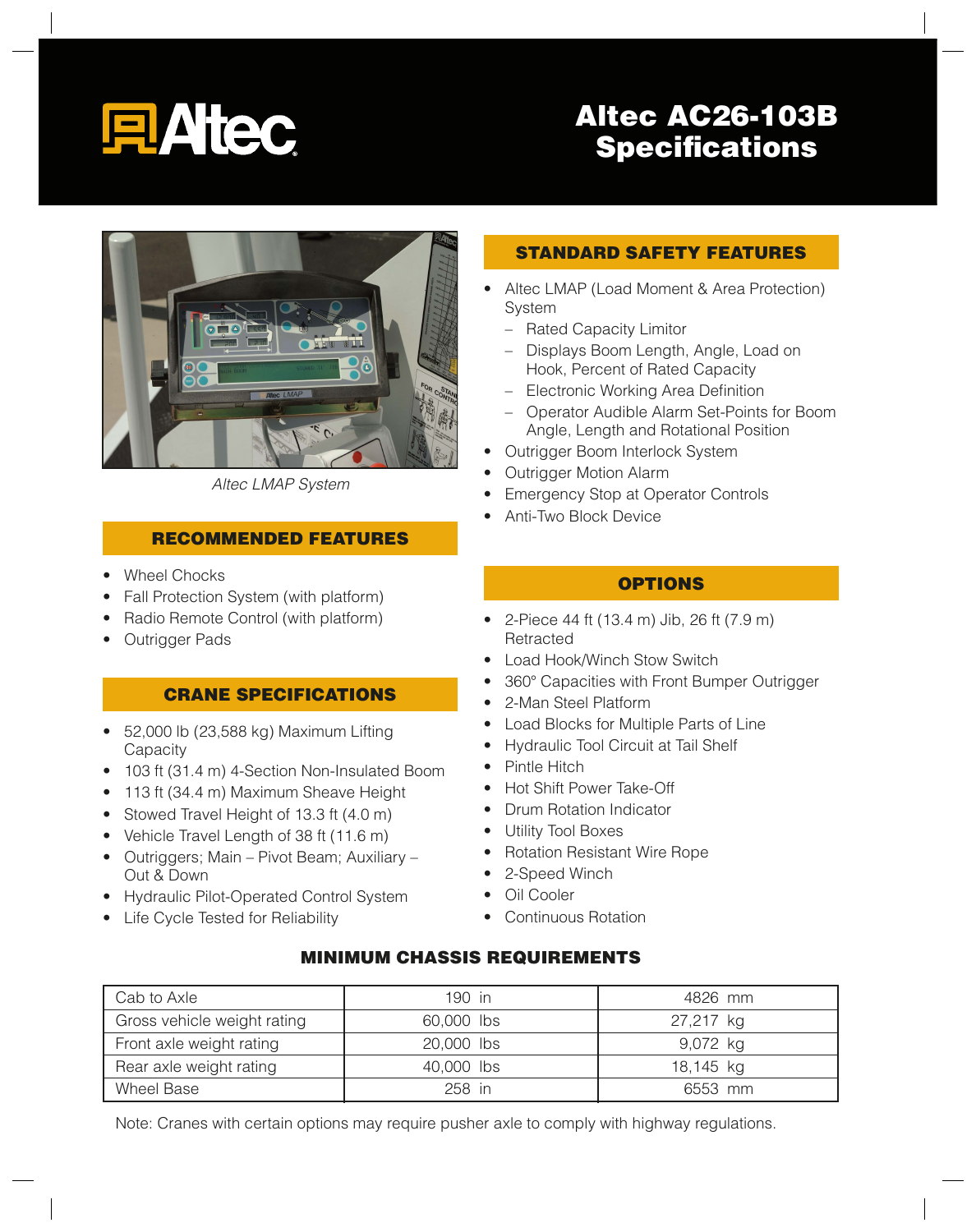## **Altec AC26-103B Capacities**





CAUTION:

- 1. Load ratings shown are maximum allowable loads with the crane mounted on an Altec-approved chassis.
- 2. Loaded boom angles at specified boom lengths give only an approximation of the operating radius. The boom angle before loading should be greater to account for deflections. Do not exceed the operating radius for rated loads.
- 3. When between listed lengths for radii always use the smallest of values shown. Capacities for the 31-foot boom length must only be lifted with boom fully retracted.
- 4. Load ratings are based on freely suspended loads with the crane properly set up on outriggers, with the machine leveled and standing on firm uniform supporting surface.
- 5. Actual working capacities depend on supporting surfaces, wind and other factors affecting stability such as hazardous surroundings, experience of personnel, and proper handling.
- 6. Weights of load block, stowed jib, or other accessories must be deducted from the rated capacities shown.